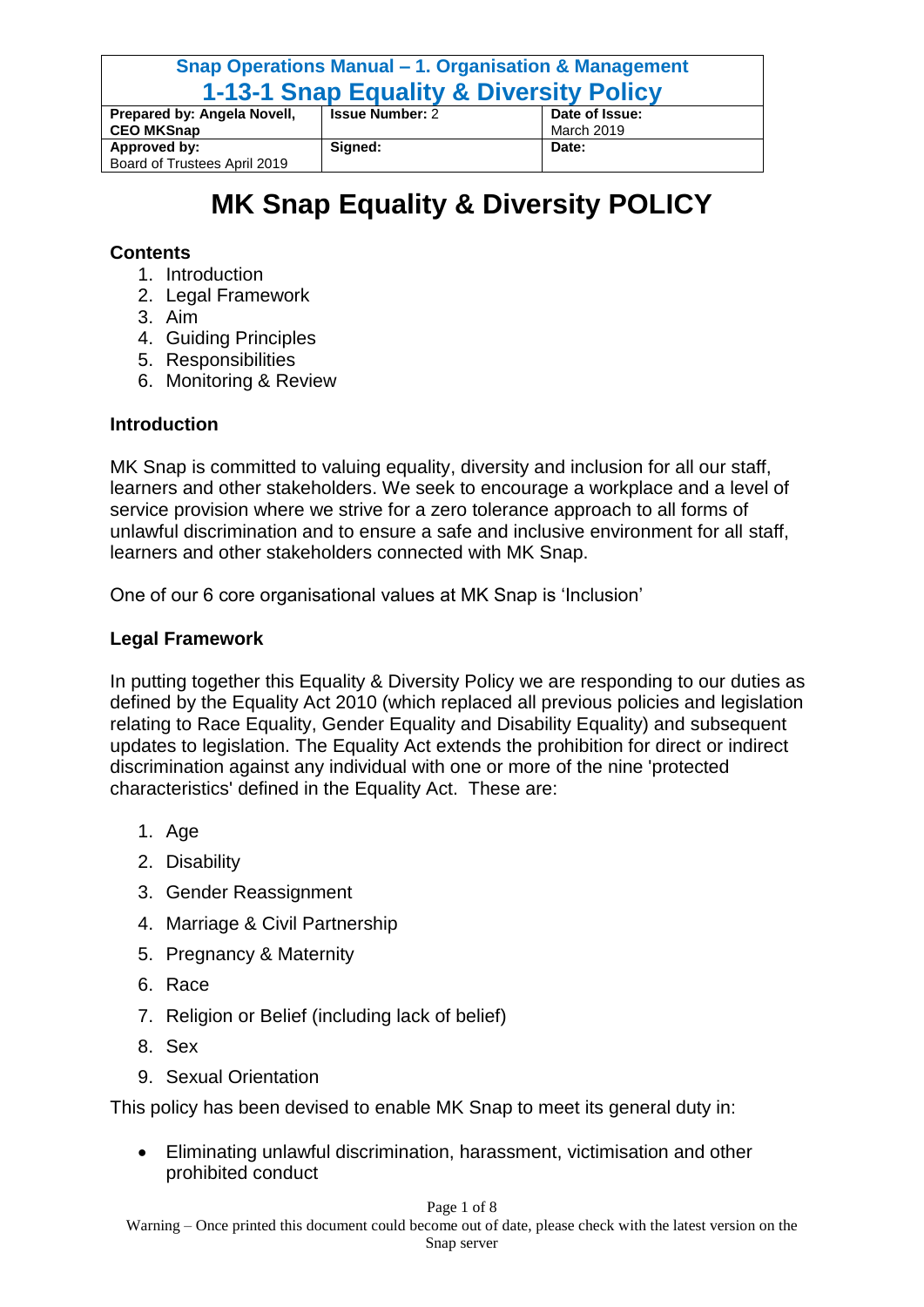### **Snap Operations Manual – 1. Organisation & Management 1-13-1 Snap Equality & Diversity Policy**

|                              |                        | -----------    |
|------------------------------|------------------------|----------------|
| Prepared by: Angela Novell,  | <b>Issue Number: 2</b> | Date of Issue: |
| <b>CEO MKSnap</b>            |                        | March 2019     |
| Approved by:                 | Signed:                | Date:          |
| Board of Trustees April 2019 |                        |                |

 Advancing equality of opportunity between people who have a protected characteristic and those who do not. Fostering and encouraging good relations between people who have a protected characteristic and those who do not

We will do this by:

- Providing a safe and secure environment in which all of our learners can flourish and in which all contributions are valued
- Including and valuing the contribution of all families to our understanding of equality & diversity
- Providing positive non-stereotyping information about gender roles, diverse ethnic and cultural groups and people with disabilities
- Reviewing our knowledge and understanding of issues of anti-discriminatory practice, promoting equality and valuing diversity
- Making inclusion a value that is embedded into everything we do at MK Snap

#### **Aim**

Equality & Diversity is about making a difference to the lives of the people we serve, treating all people with dignity and respect and recognising the value of each individual. We are committed to ensuring that our service meets the varied and individual needs of all our learners, that our employment practices are fair and promote equality and that we respect the wide variety of lifestyles and cultures within our community. We aim to prepare our learners for life within a diverse society and increasing global connections and controversial issues.

### **Guiding Principles**

#### **Principle 1: All Learners are of equal value**

All learners and potential learners are of equal value and benefit from our policies, practices and programmes, whatever their ability, ethnicity or national identity, religious background gender or cultural identity.

#### **Principle 2: Relevant differences are recognised**

Treating people equally can mean treating them differently. Policies, practices and programmes do not discriminate unlawfully, but may be differentiated to take account of differences of life experience, outlook and background and in the kinds of barriers and disadvantage which people may face; for example, in relation to:

- Disability so that reasonable adjustments are made
- Ethnicity so that difference cultural backgrounds and experiences of prejudice are recognised
- Gender Identity so that the different needs and experiences of girls and boys, women and men and those who identify as gender diverse are recognised
- Religion, belief or faith background So that people are free to practice their beliefs free of unlawful discrimination

#### Page 2 of 8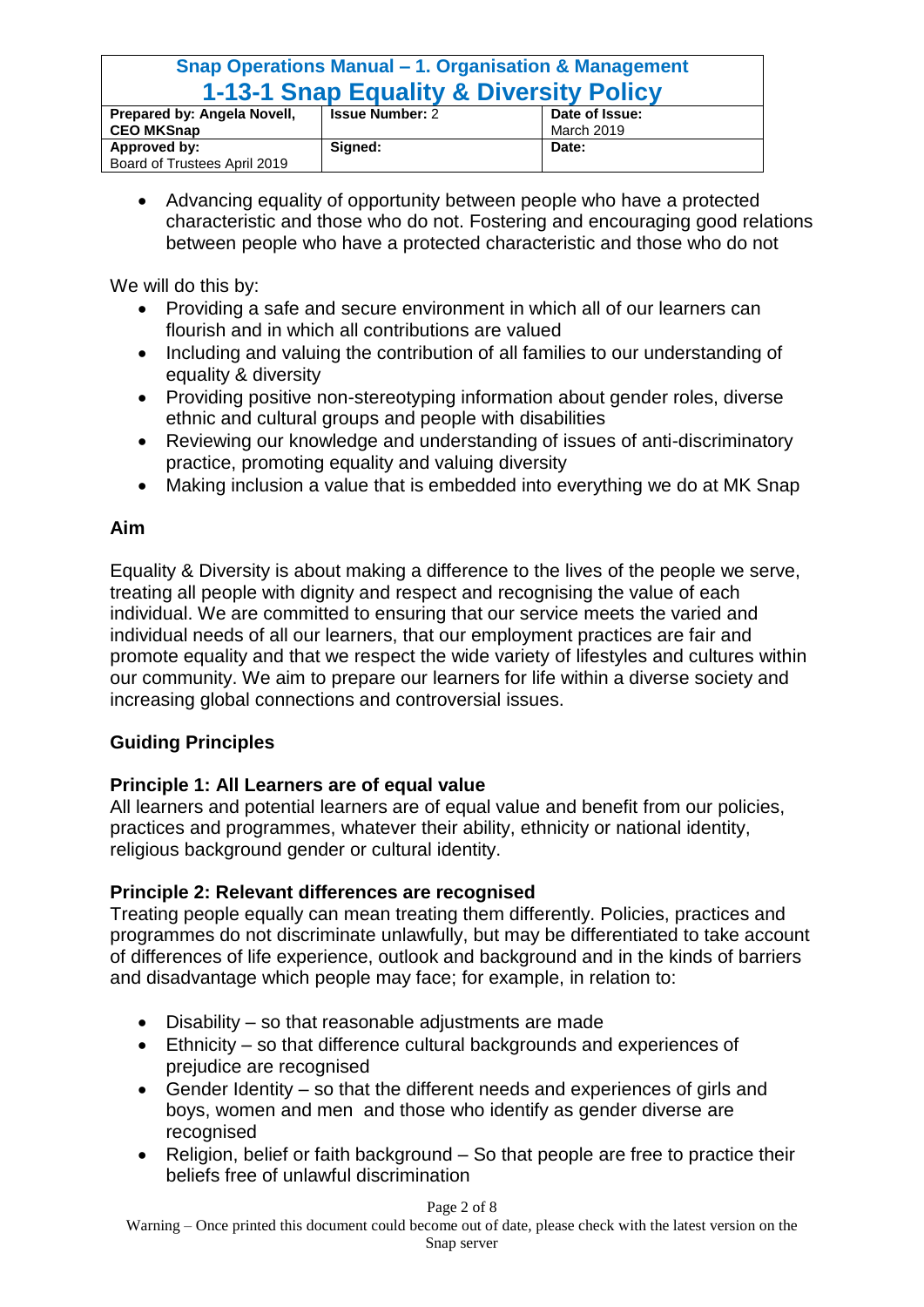## **Snap Operations Manual – 1. Organisation & Management 1-13-1 Snap Equality & Diversity Policy**

| Prepared by: Angela Novell,  | <b>Issue Number: 2</b> | Date of Issue: |
|------------------------------|------------------------|----------------|
| <b>CEO MKSnap</b>            |                        | March 2019     |
| Approved by:                 | Sianed:                | Date:          |
| Board of Trustees April 2019 |                        |                |

• Sexual identity – so that people can feel free to be open about who they are without fear of victimisation or persecution

#### **Principle 3: We foster positive attitudes, relationships and a shared sense of belonging**

Policies and programmes promote:

- Positive attitudes towards disabled people, good relations between disabled and non-disabled people and an absence of harassment of disabled people
- Positive interaction, good relations and dialogue between groups and communities different from each other in terms of ethnicity, culture religious affiliation, national origin or national status and an absence of prejudice based bullying and incidents
- Mutual respect and good relations between boys and girls, women and men and those who identify as gender diverse,
- Inclusion for all people regardless of their sexual orientation.

### **Principle 4: Staff recruitment, retention and development**

Steps are taken to positively promote equality especially where there is evidence of inequality and to ensure that policies and procedures benefit all employees and potential employees in recruitment, professional development and promotion as described in our staff handbook

#### **Principle 5: Reducing and removing inequalities and barriers that already exist**

In addition to avoiding or minimising possible negative impacts of policies and programmes we take opportunities to maximise positive impacts by addressing, reducing and removing inequalities and barrier(s) that already exist between:

- Disabled and non-disabled people
- People of different ethnic cultural and religious backgrounds
- Girls and boys, women and men, and people who are gender diverse
- People with various sexual orientations

We recognise that the actions resulting from this policy statement are what make a difference. We will regularly review our equality objectives and report on our progress towards achieving them to the MK Snap Board of Trustees.

We have a dedicated trustee with responsibility for Equality & Diversity; who can be contacted at [inclusion@mksnap.org](mailto:at%20inclusion@mksnap.org)

MK Snap will take all reasonable steps to ensure access to facilities, employment and its services is maintained, and where appropriate will provide for reasonable adjustments.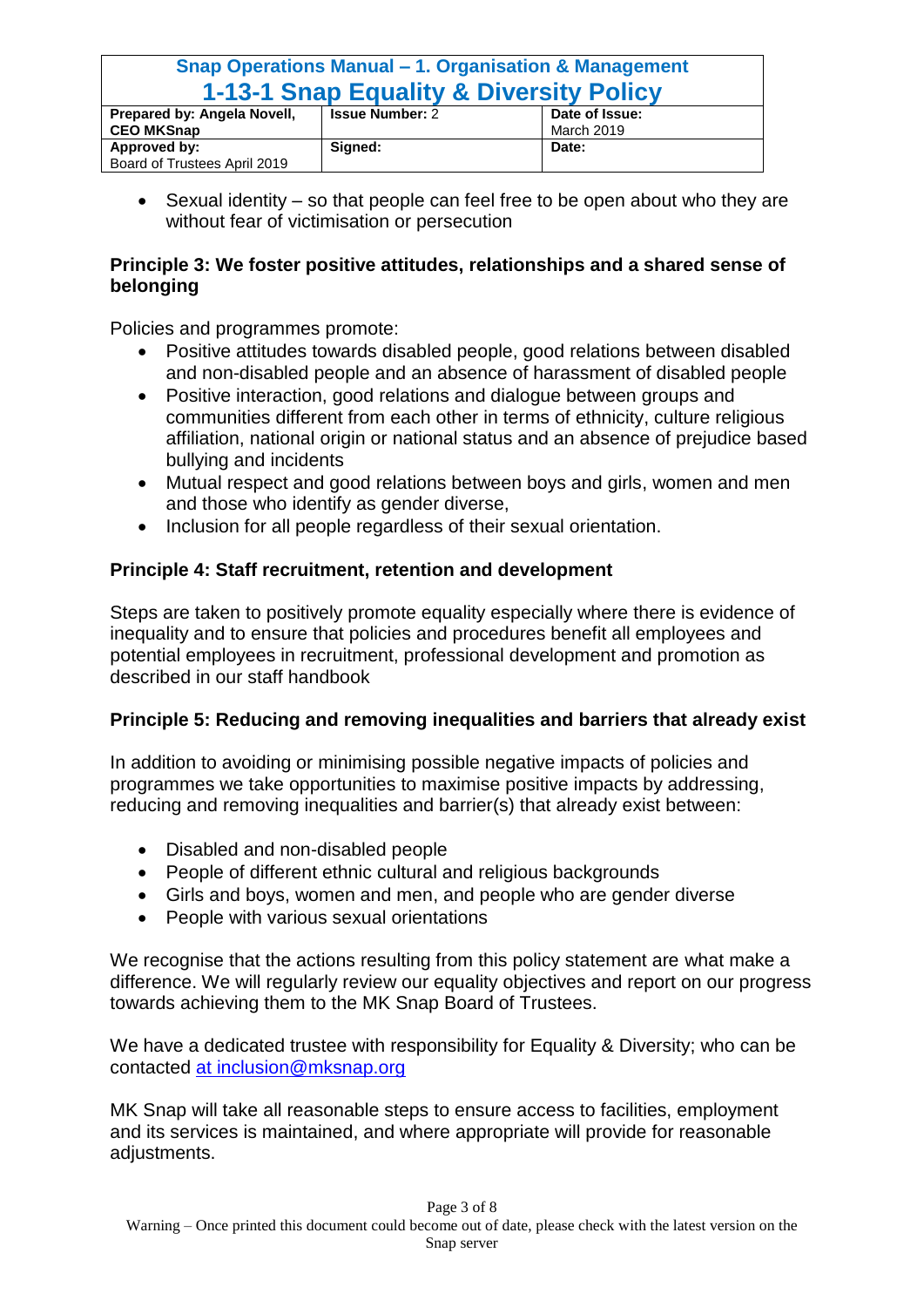| Snap Operations Manual – 1. Organisation & Management |                        |                |
|-------------------------------------------------------|------------------------|----------------|
| <b>1-13-1 Snap Equality &amp; Diversity Policy</b>    |                        |                |
| Prepared by: Angela Novell,                           | <b>Issue Number: 2</b> | Date of Issue: |
| <b>CEO MKSnap</b>                                     |                        | March 2019     |
| Approved by:                                          | Signed:                | Date:          |
| Board of Trustees April 2019                          |                        |                |

Any employee, learner, or volunteer who believes that he or she has been unfairly treated in any way or has been subject to any form of discrimination, harassment or victimisation should raise the matter through the MK Snap Customer Care & Complaints Policy which can be found at [www.mksnap.org](http://www.mksnap.org/)

MK Snap will investigate and take disciplinary action against any individual found to be in breach of this policy or relevant equal opportunities legislation. Such action will be taken in accordance with the MK Snap Dismissal, Disciplinary and Capability Procedure.

#### **Responsibilities**

#### **MK Snap Board of Trustees is responsible for:**

1. Being accountable for ensuring MK Snap has an appropriate Equality & Diversity policy in place, that meets current legislative requirements, and is fit for purpose

#### **MK Snap Chief Executive is responsible for:**

- 1. Ensuring that equality & diversity is successfully promoted, implemented and managed across the organisation
- 2. Ensuring that appropriate HR and Learner Management processes fully reflect good practice, and comply with current legislation
- 3. Reporting to the board of trustees issues relating to the implementation and performance of the equality & diversity policy

#### **MK Snap Head of Learner Services**

- 1. Ensuring that all related policies and procedures are effectively carried out in accordance with the equality & diversity policy
- 2. Ensuring that MK Snap Staff and volunteers are informed of this policy and receive appropriate equality & diversity training
- 3. Monitoring the performance of the equality & diversity policy
- 4. Collecting and analysing appropriate data to monitor the equality & diversity policy
- 5. Investigating, and responding appropriately, to any reports of violations of this policy made by Staff, Learners or others using the premises within the timeframes laid out in the respective complaints and grievance policies.

#### **All Employees are responsible for:**

- 1. Promoting equality and diversity within the workplace
- 2. Challenging traditional stereotypes that are in conflict with MK Snap values
- 3. Challenging inappropriate behaviour from learners, fellow staff members and others connected with the work of MK Snap
- 4. Reporting to management any violations of this policy
- 5. Attending annual training on Equality & Diversity.

#### **Snap Learners are responsible for:**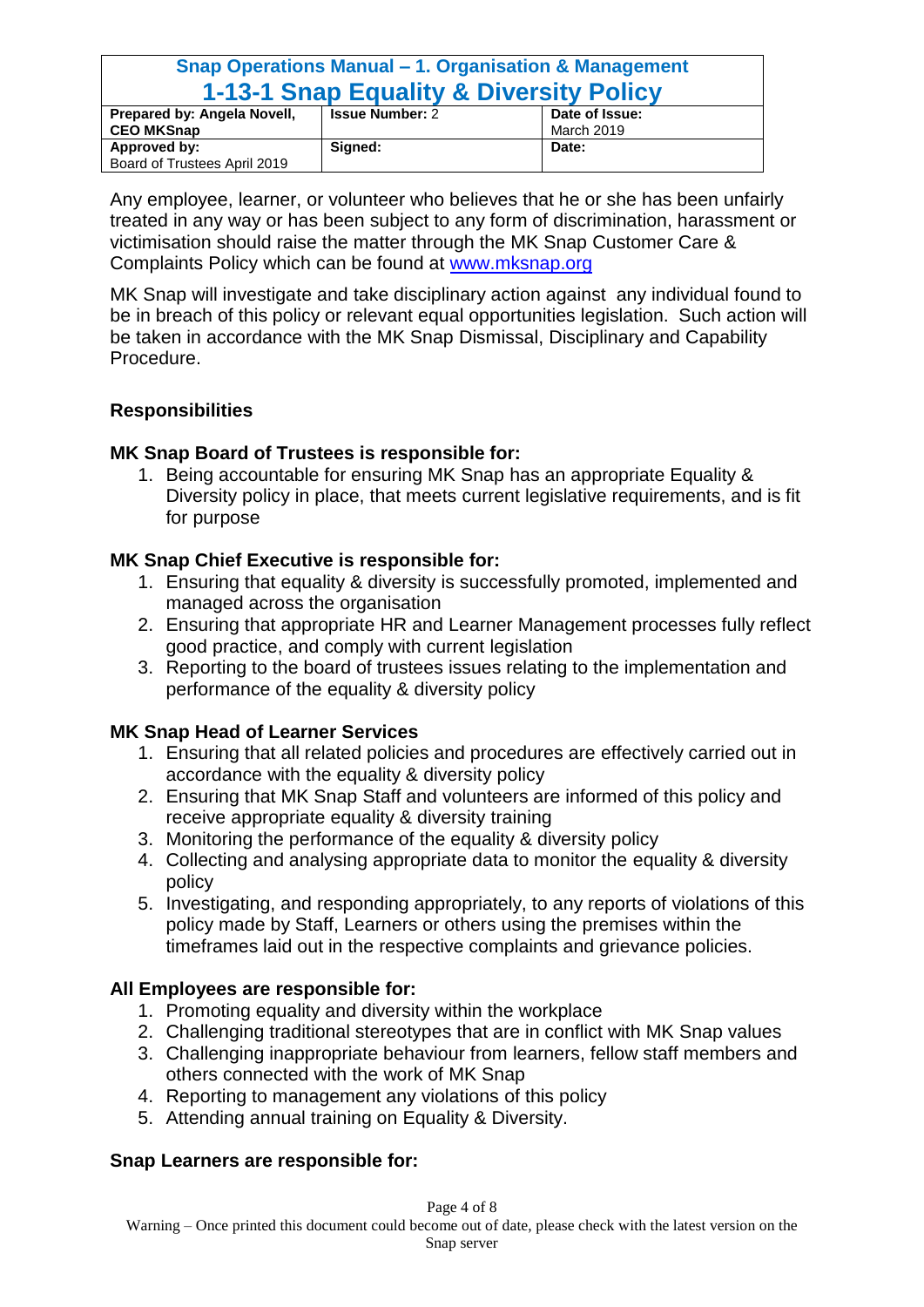### **Snap Operations Manual – 1. Organisation & Management 1-13-1 Snap Equality & Diversity Policy**

| Prepared by: Angela Novell,  | <b>Issue Number: 2</b> | Date of Issue: |
|------------------------------|------------------------|----------------|
| <b>CEO MKSnap</b>            |                        | March 2019     |
| Approved by:                 | Sianed:                | Date:          |
| Board of Trustees April 2019 |                        |                |

- 1. Treating fellow Learners and Snap Staff and Volunteers with respect, and not discriminating, bullying or harassing others due to one or more of their protected characteristics.
- 2. Reporting breach of centre user rules as described in the learner handbook to a member of Snap staff.

#### **Policy Promotion**

All new staff and volunteers will be given a copy of the equality & diversity policy at Induction, or directed to its location within the MK Snap Operations Manual. The agreed policy statement will be made available to view on the MK Snap website [www.mksnap.org](http://www.mksnap.org/)

#### **Policy Implementation**

All staff and volunteers will be briefed on the policy of MK Snap and the contents of this policy document. Staff will receive equality & diversity training, which will be updated as required.

MK Snap will ensure that the processes for the recruitment of staff, volunteers and learners are carried out in accordance with good practice in with equality & diversity in the MK Snap Safer Recruitment Policy.

As a centre for those with physical and learning disabilities, MK Snap is fully accessible and equipped with facilities for those with mobility problems, or those who have a hearing impairment. MK Snap will provide any other reasonable adjustments to ensure there is fair access to employment or the services it provides.

The behaviour of staff, volunteers and learners will be monitored, and where appropriate challenged by Snap managers. We will use training and awareness as the first steps to tackle incidents of discrimination, bullying and harassment. Where this proves to be ineffective, or the incident is of a serious nature, our formal disciplinary arrangements will be used to manage the matter.

#### **Monitoring & Review**

MK Snap will collect and analyse data on the characteristics of its learners, staff and volunteers annually, which will be used to inform recruitment arrangements. Such data collection and analysis will be in line with the provisions of the UK's Data Protection Act 2018 and any subsequent updates to that Act.

Snap managers will check that all staff, volunteers and learners comply with the spirit of this policy, and take appropriate corrective actions when a breach occurs

This policy will be reviewed on an annual basis, and will be updated based on the outcomes from monitoring, and any further changes to legislation.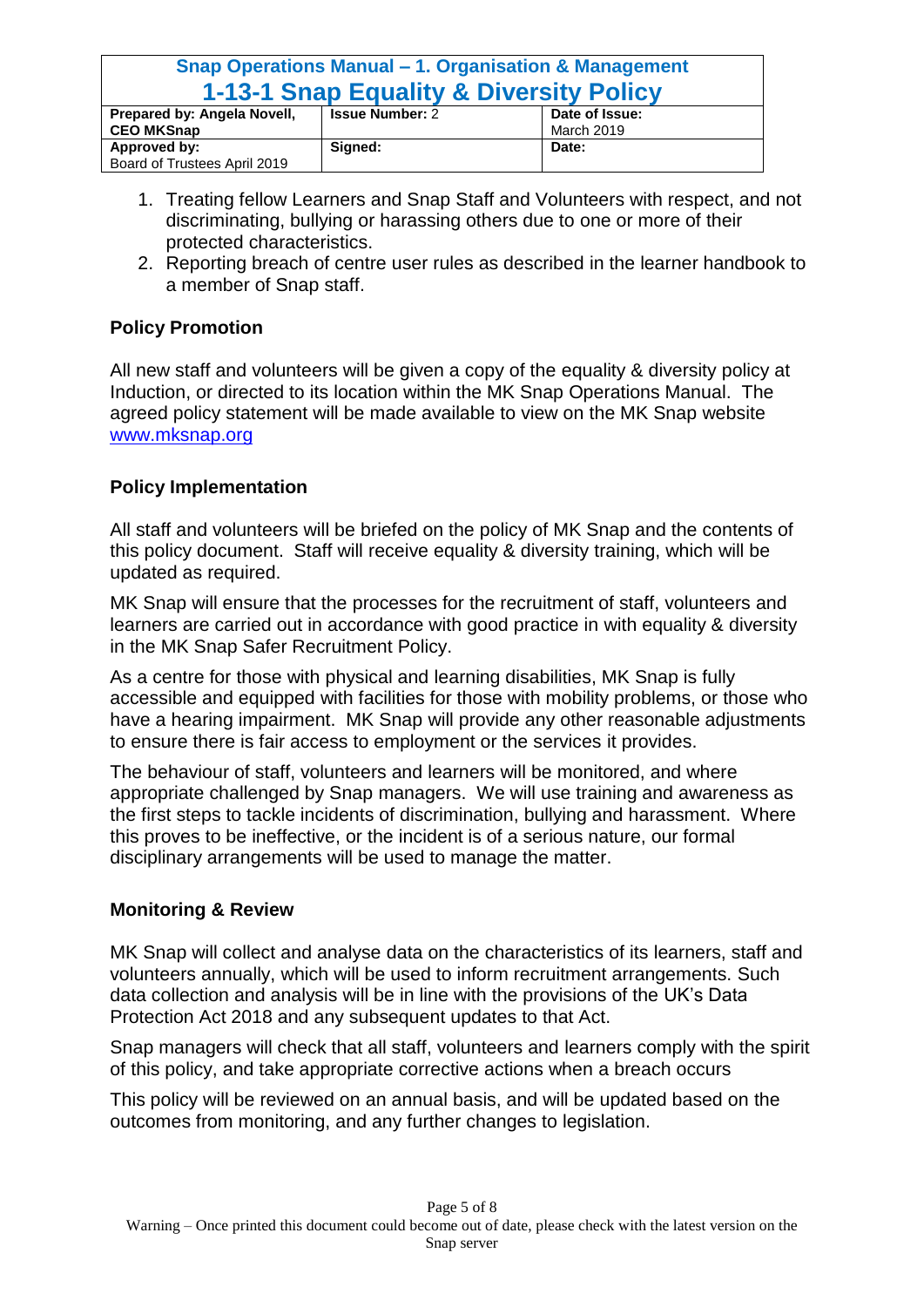#### **Snap Operations Manual – 1. Organisation & Management 1-13-1 Snap Equality & Diversity Policy Prepared by: Angela Novell, CEO MKSnap Issue Number:** 2 **Date of Issue:** March 2019 **Approved by:** Board of Trustees April 2019 **Signed: Date:**

| Position                 | Name | Signature | Date |
|--------------------------|------|-----------|------|
| Author                   |      |           |      |
| CEO                      |      |           |      |
| <b>Board of Trustees</b> |      |           |      |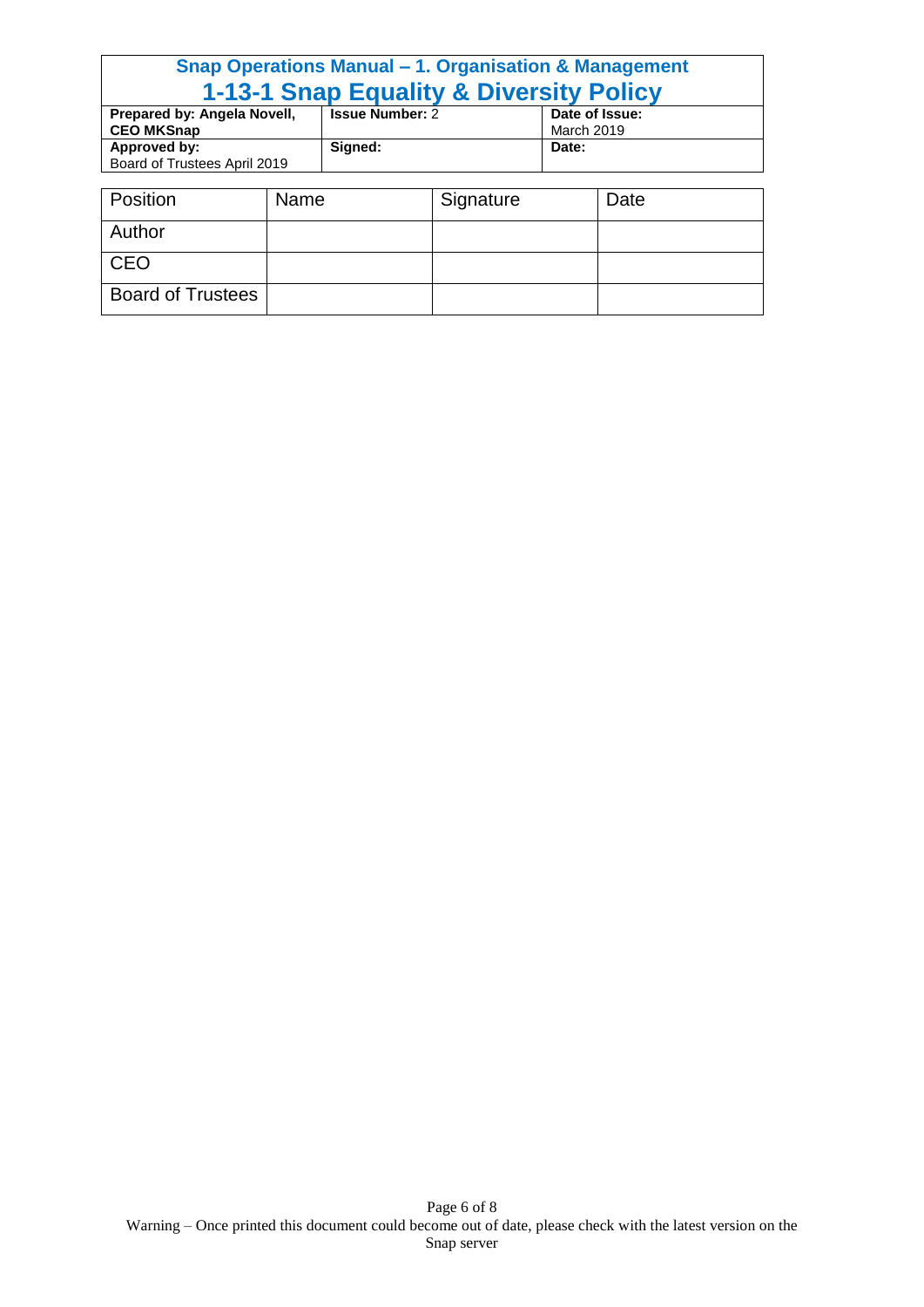| Snap Operations Manual – 1. Organisation & Management |                        |                |
|-------------------------------------------------------|------------------------|----------------|
| <b>1-13-1 Snap Equality &amp; Diversity Policy</b>    |                        |                |
| Prepared by: Angela Novell,                           | <b>Issue Number: 2</b> | Date of Issue: |
| <b>CEO MKSnap</b>                                     |                        | March 2019     |
| Approved by:                                          | Signed:                | Date:          |
| Board of Trustees April 2019                          |                        |                |

### **ANNEX 1 - DEFINITIONS AND RELATED EQUALITY LEGISLATION**

**Direct Discrimination** – This occurs where someone is treated less favourably on the grounds of age, disability, race, religion or belief, sex or sexual orientation, than another person would be treated in the same or similar circumstances.

**Associative Discrimination** – This is direct discrimination against someone because they associate with another person who possesses a protected characteristic.

**Perceptive Discrimination** – This is direct discrimination against an individual because others think they possess a particular protected characteristic. It applies even if the person does not actually possess that characteristic.

**Indirect Discrimination** – This occurs when a condition is applied to everyone, but in practice puts people from a particular group at a particular disadvantage when compared with others, and cannot be legally justified within the circumstances

**Harassment** – Harassment is unwanted conduct that has the purpose or effect of violating dignity or creating an intimidating, hostile, degrading, humiliating or offensive environment.

**Third Party Harassment** – the equality act makes you potentially liable for harassment of employees by people (third parties) who are not employees of your company, such as customers and clients. Liability applies when harassment has occurred on at least two previous occasions, the employer is aware that it has happened, and has not taken reasonable steps to prevent it from happening again

**Victimisation** – This occurs where a person is treated less favourably than another because they have made a complaint, brought proceedings, or given evidence about someone who has been accused of discriminating against them

**Equality Act 2010** – The new act harmonises and replaces previous legislation and ensures consistency in what is needed to make the workplace a fair environment, and to comply with the law. The equality act covers the same groups that were protected by existing equality legislation - age, disability, gender reassignment, race, religion or belief, sex, sexual orientation, marriage and civil partnership, and pregnancy and maternity. These are now called 'Protected Characteristics'. The Act also extends some protections to characteristics that are not previously covered, and also strengthens particular aspects of equality law. As a result of the Equality Act 2010, the following legislation that has been merged is as follows:

- Race Relations Act 1976
- Sex Discrimination Act 1975 and 1986 (as amended)
- Disability Discrimination Act (DDA) 1995
- Equal Pay Act 1970
- The Employment Equality (Religion or Belief, Sexual Orientation, and Age) Regulations 2003
- Equality Act 2006
- Employment Equality (Age) Regulations 2006

**Race Relations Amendment Act 2000** – Places a general duty on public authorities, including Higher Education Institutions (HEIs) to promote equality of opportunity and good relations between persons of different racial groups. Specific duties for HEIs include requirements to publish a written statement of their racial equality policy, to gather and report